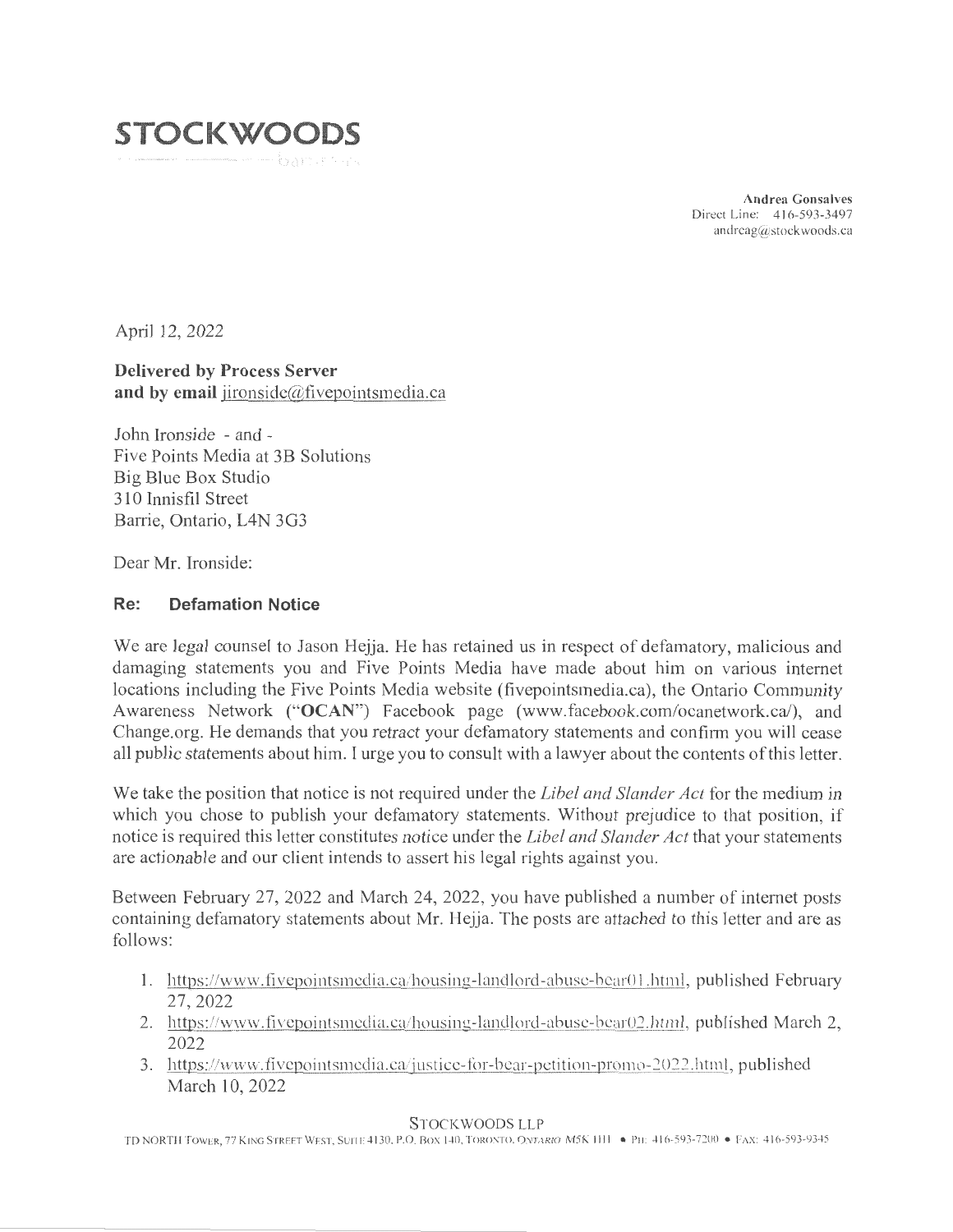- 4. https://www.fivepointsmedia.ca/housing-local-politicians-and-media-evade-facts-toprotect-slumlords-after-man-dies-in-frozen-trailer-2022.html, published March 18, 2022
- 5. https://www.fivepointsmedia.ca/housing-social-media-post-eliminates-any-chance-fordenial-by-conservative-mpp-andrea-khanjin-2022.html, published March 20, 2022
- 6. https://www.fivepointsmedia.ca/housing-are-local-mpps-using-the-death-of-a-disabledman-for-political-gains-2022.html, published March 24, 2022
- 7. https://www.change.org/p/ontario-govcrnment-turns-a-blind-eye-to-fraud-andnegligence-after-a-barrie-father-is-found-dead-in-a-frozen-trailer-why-are-they-notseeking-charges-for-cheating-odsp, published March 10, 2022
- 8. Various posts on the OCAN Facebook page, www.facebook. com/ocanetwork.ca/, between February 27, 2022 and March 24, 2022 (collectively, the **"Defamatory Publications").**

Mr. Hejja objects to each and every one of the Defamatory Publications in its entirety as defamatory of him. Without limiting the scope of our client's complaint, the statements about which our client complaints in each Defamatory Publication include the following:

## **1. https://www.fivepointsmedia.ca/housing-1andlord-abuse-bear01.html, published February 27, 2022**

- Title: "A Slumlord's Abuses Are Exposed When a Tenant is Found Dead in a Trailer During Winter"
- "That is where the mobile summer camper trailer was parked in which this human being endured -30-degree temperatures with nothing more than a blanket for protection."
- "Bear and public money through Disability paid an absentee and negligent landlord more in rent per month than is true of what some people pay for an apartment. "
- "The inadequate 'rented residence' was not insulated, other than by some Styrofoam and building materials we had donated to Bear out of our renovations. It was also heated only by a grossly inadequate plug-in space heater. It had no plumbing, only a chemical toilet that was constantly frozen in the winter, and no cooking facilities."
- "Bear was collecting Disability and he was a desperate man who had nowhere else to go. So, he reluctantly agreed to rent this trailer for the unbelievable sum of \$700.00 per month."
- "somebody' was using the backyard presumably to make money as a parking lot for snowmobiles and commercial trailers."
- "We all know that the greed of landlords in Barrie is virtually out of control, but what kind of a monster charges a disabled man \$700.00 a month to live in what amounts to a metal and cloth box with no insulation or other protection against the elements?"
- "We cannot allow this kind of shameless greed to continue in our city, which is being committed all too often at the ultimate cost of the poor and vulnerable."
- "If his living conditions are deemed by the coroner to be a contributing factor to Bear's death, we will be pushing for charges to be laid against the landlord(s). At the very least, Criminal Negligence could apply"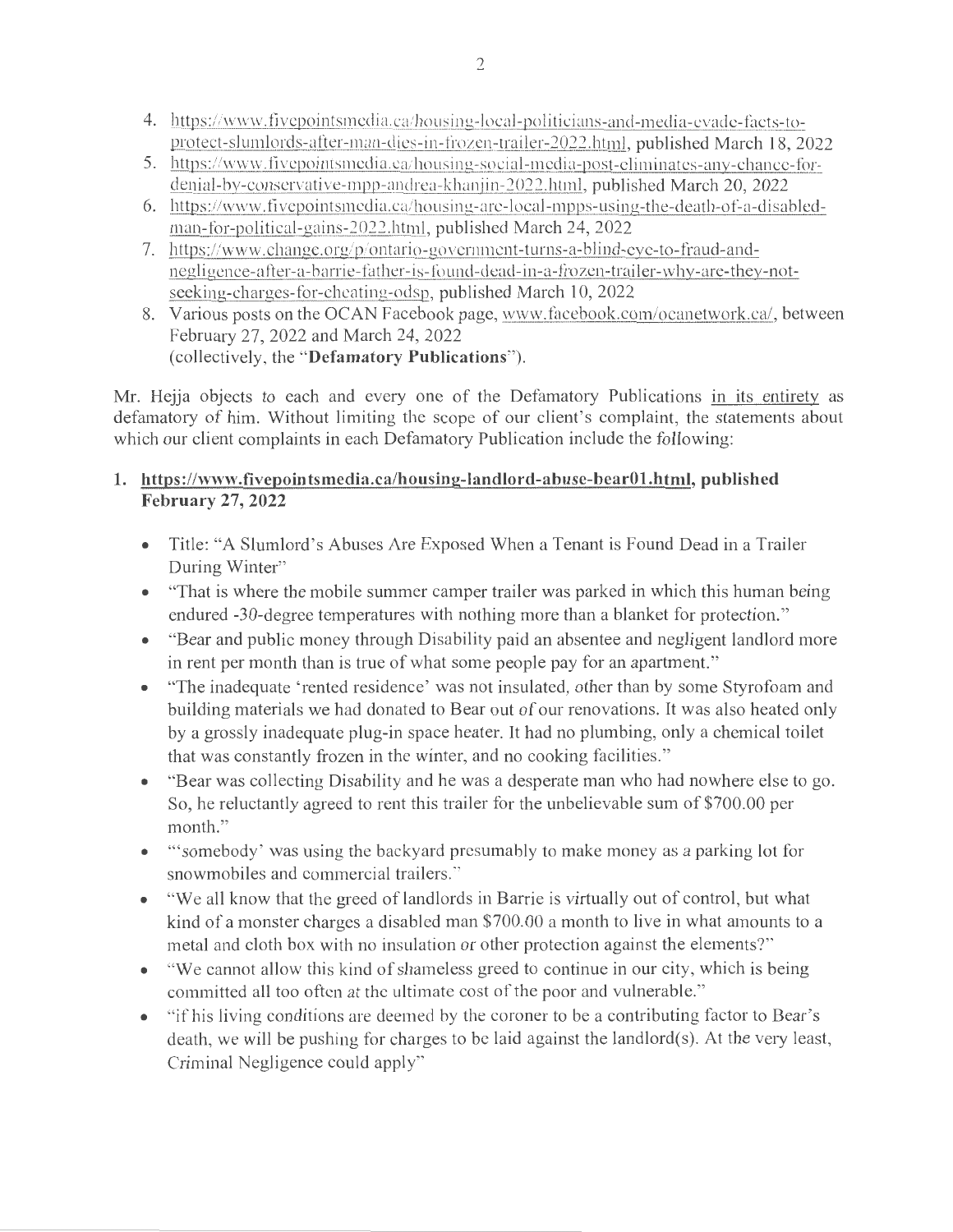## 2. https://www.fivepointsmedia.ca/housing-landlord-abuse-bear02.html, published March **2,2022**

- Title: "Slumlord Blocks Family from Recovering Property of Tenant Found Dead in a Trailer During Winter"
- "This is the deepening story of negligence and fraud committed by a Barrie slumlord against a disabled man. On February 26th, 2022, Jay Marche, known to his friends as Bear, was found dead within a poorly heated and uninsulated camping trailer that was rented to him during sub-zero temperatures for the cost of \$700.00 per month, paid for by the Ontario Disability Support Program."
- "[Marche's family] came to 306 Innisfil St. to collect whatever belongings their son, uncle, brother, and stepson had left in the uninsulated trailer for which the Ontario Disability Support Program had paid the landlord, Jason Hejja, \$700.00 per month so this man could endure temperatures below -30 degrees without adequate heat and no insulation."
- "They then came to our studio looking for help after learning that the negligent landlord had padlocked the door with an entirely new latch that was not there when Bear was found nearly dead in the cold metal box he was forced by poverty to call home."
- "the landlord illegally locked the trailer, evidently with the intent being to restrict the family from gaining access to the truth of his negligence."
- "When police arrived, they called Jason Hejja to ask for the padlock combination. He refused to provide it and said he would come to the trailer in about 40 minutes. The officers also seemed unable to understand the obvious stalling tactic."
- "This is the story of how a man with disabilities was found dead in a grossly inadequate uninsulated summer trailer during sub-zero temperatures which Jason Hejja rented as a room for the price of \$700.00 a month that he collected directly from ODSP. The facts speak for themselves."
- "the landlord, Jason Hejja, tried to bully my camera and me off site, going so far as to threaten me with arrest. He also tried to coerce Bear's family members to bust open the trailer. After I left, I am told the slumlord tried to buy off Bear's mother with an offer of transferring ownership to her."
- "For Jason Hejja to make such a self-serving comment [a reference to you allegedly calling Brown a "traitor"] given the circumstances demonstrates a level of callousness and self-absorption nonnally reserved for narcissists and sociopaths. "
- "Jason Hejja removed his padlock but then claimed not to have a key to the trailer that had been mysteriously double-locked immediately after Bear's death. We all saw this as an obvious attempt to delay the matter further"
- "The police officers also recommended strongly that the slumlord do his own dirty work."
- "the door finally opened, and it became obvious why Jason Hejja did not want the family or our cameras to gain access before he could sanitize the living hellhole that Jason Marche had endured throughout the winter before ultimately losing his battle."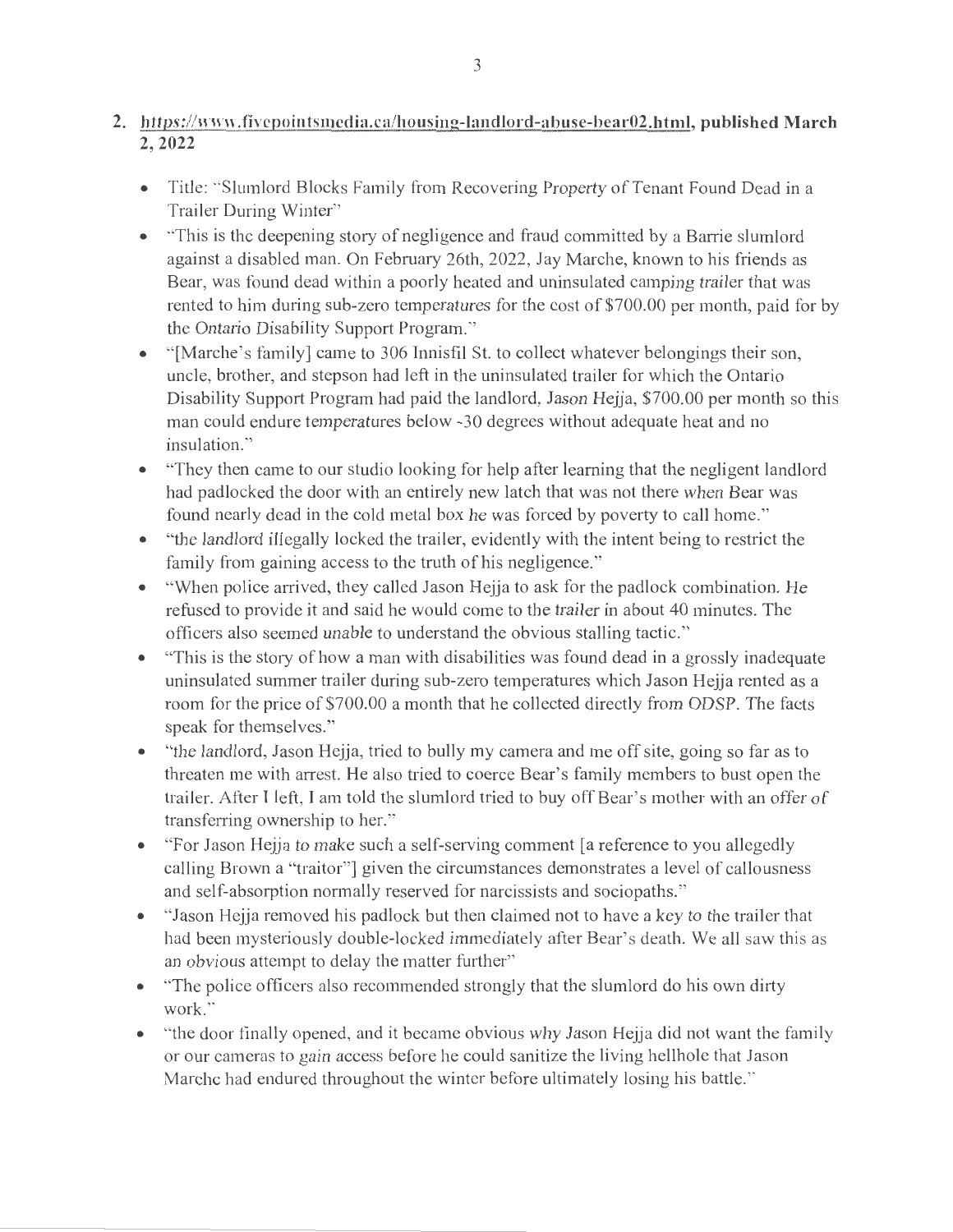- "Jason Hejja asked to be able to take pictures before the family entered the trailer, and he insisted that I not go inside. Both demands were vetoed by the police and the family who saw his motivations as self-serving. Bear's niece had to argue vehemently with the slumlord, raising the level of emotional strain for all."
- "I photographed everything that seemed in any way relevant to the civil and hopefully criminal cases that are soon expected to be levied against Jason Hejja and his partners. I then recorded an emotional appeal on camera by Diane who is seeking both real justice for her son and changes in laws that will protect others who have been abused by landlords like Jason Hejja."
- "when it comes to Jason Hejja I saw neither remorse nor any sense ofresponsibility. He was clearly interested in one thing only, covering his own best interests. Upon leaving the site, I asked the slumlord if he wanted to say his piece on camera. I thought maybe he would express some remorse, or perhaps try to make people understand how he felt justified in charging \$700.00 a month for a fellow human being to live in an uninsulated metal and cloth coffin that was devoid of adequate heat, had no insulation, no working plumbing, and no functioning cooking facilities. His only response was to say, "I have no time for this" and "I simply don't care"."

## **3. https://www.fivepointsmedia.ca/justice-for-bear-petition-promo-2022.html (text** & **video), published March 10, 2022**

- "Those who follow our page will know the story of Jason (Bear) Marche, a Barrie man and father who on February 26th, 2022, was found dead in an uninsulated and illegal trailer he rented from a slumlord named Jason Hejja."
- "Our goal is to push for the prosecution of the slumlord who showed no concern for the health or safety of two tenants who collected Disability. He also defrauded ODSP, which is paid for by all taxpayers, by misrepresenting the trailer as being a legal dwelling."
- "We hope this video will inspire others to sign and to help us put pressure on the municipal and provincial governments to take action against the slumlord, instead of sweeping this under the rug in their own best interests."
- Video title: "Help make a slumlord pay for abuses and fraud after a Barrie man is found dead in an illegal rental trailer"
- "Slumlord Jason Hejja Illegal Apartments Rented Exclusively to the Disabled"
- "Defrauding ODSP"
- "Slumlord Should be Charged Negligence"
- "No insulation  $-A$  lways cold  $-$  Freezing pipes  $-$  No cooking"
- Marche "was found dead in an uninsulated death trap"
- "the slumlord Jason Hejja illegally blocked access" to the trailer
- "there was no working kitchen inside this metal coffin"
- "the slumlord Jason Hejja needs to be held accountable for renting an illegal deathtrap especially to someone suffering a disability" with graphics of prison bar doors closing over a video still image of you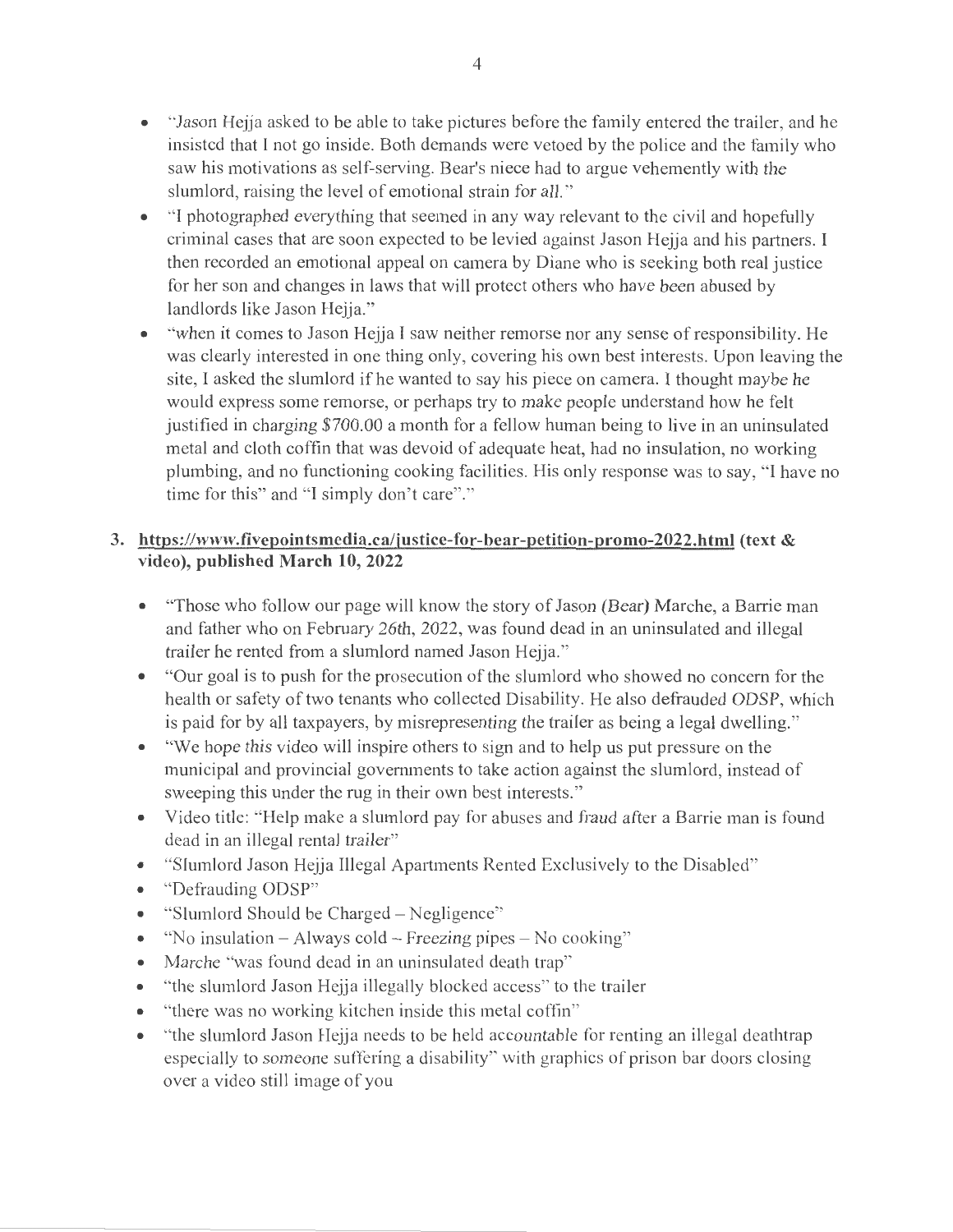• "Please sign our petition seeking charges against the slumlord"

# **4. https://www.fivepointsmedia.ca/housing-local-politicians-and-media-evade-facts-toprotect-slumlords-after-man-dies-in-frozen-trailer-2022.html, published March 18, 2022**

- Title: "Local Politicians and Media Evade Facts to Protect Slumlords After Man Dies in Frozen Trailer, 2022"
- "On February 26th, 2022, a likable Barrie man and father, Jason (Bear) Marche, was found dead in an uninsulated and poorly heated trailer in the backyard of 306 Innisfil St. Bear was not homeless. ODSP had paid the slumlord \$700.00 of taxpayer money every month to rent what he claimed was a legal dwelling but was in truth little more than a freezing cold metal box without running water, cooking, or working sewage facilities."
- "So far, no other media outlet in Simcoe County has told the truth of this story, and Conservative politicians are refusing to act regarding transparent crimes."
- "There has been one other media story, to which we have provided a link below. The 'article' at Simcoe.com is not journalism. It is one-sided reporting, otherwise known as propaganda. The writer did not speak with Bear's mother nor with his other family members, and they did not even try to reach other tenants or people nearby to the house who knew the truth. That was not the purpose of the story. The 'journalist' spoke to one person, the slumlord Jason Hejja, and the writer simply regurgitated whatever he said verbatim."
- "why would either of them tell the truth or take action to hold the slumlord, Jason Hejja, accountable, especially as he has told me personally that he is essentially the property manager and a small investment holder, and that the house is owned by a group of unidentified local businesspeople."
- "So, what do we do when the mainstream media will not report on a story ethically, and Conservative politicians will not take action to expose the truth of the fraud and negligence committed by the slumlord that could have led to the death of a constituent?"
- "We feel this will help to explain why these sworn servants of the people refuse to act against a man or group of people who at the very least defrauded ODSP."

# **5. https://www.fivepointsmedia.ca/housing-social-media-post-eliminates-any-chance-fordenial-bv-conservative-mpp-andrea-khanjin-2022.html, published March 20, 2022**

- "Andrea Khanjin, the Conservative MPP for Barrie-Innisfil who is seeking re-election this year, has refused to reply in any way to our calls for an investigation into the fraud committed by the slumlord, Jason Hejja, who rented to our friend Jason (Bear) Marche an uninsulated and poorly heated deathtrap of a trailer that he was found dead in on February 26th, 2022."
- "My issue has been a request for an investigation that would, under Section 380 of the Criminal Code of Canada, result in criminal charges being laid against Jason Hejja, the slumlord who owns or represents 306 Innisfil St. It is in the backyard of that house that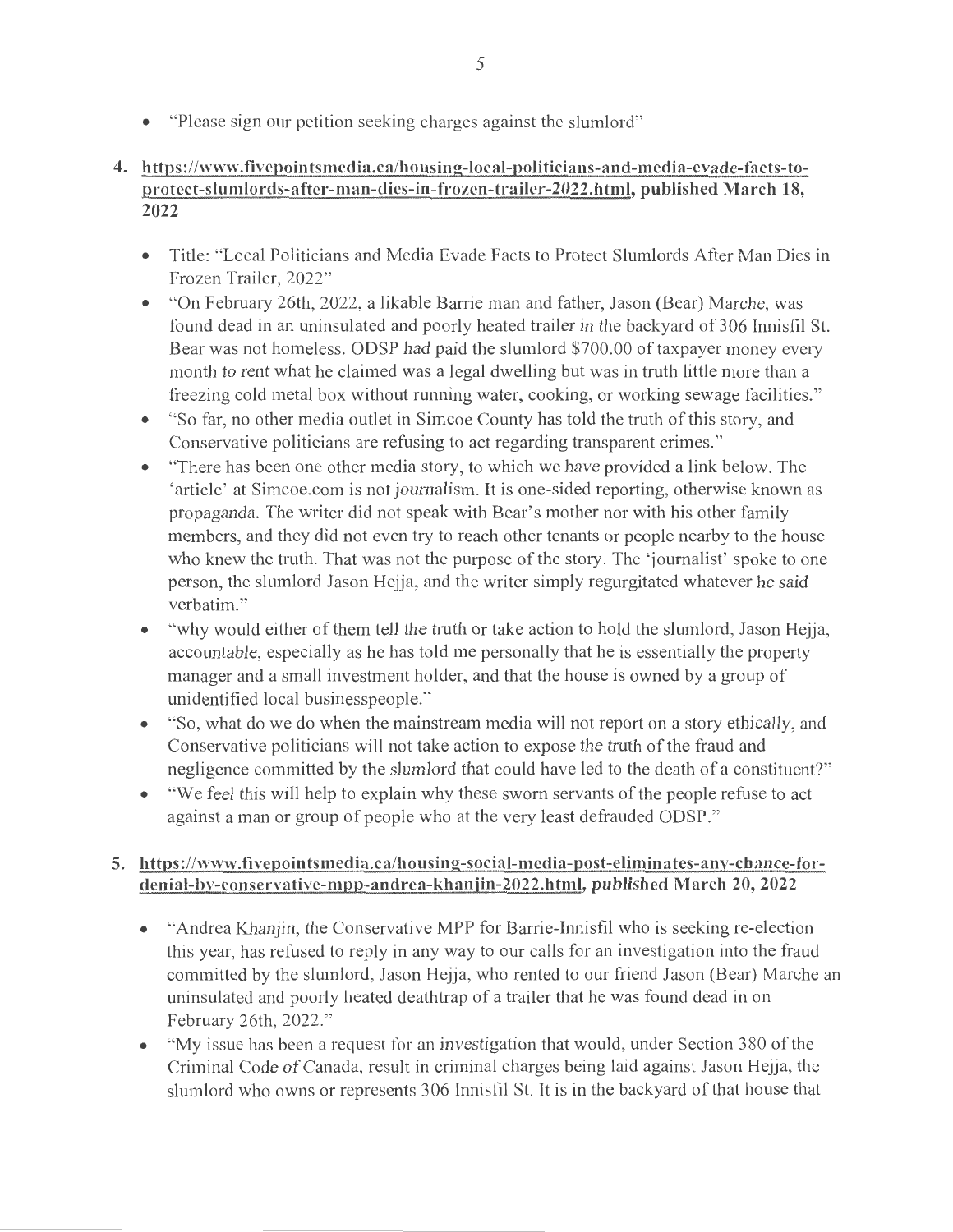your constituent, Jason (Bear) Marche, a man under the protection of the Ontario Disability Support Program, was found dead in a frozen trailer on February 26, 2022."

- "There is little doubt to those that take the time to review the evidence that Hejja financially defrauded the ODSP, and as such the taxpayers of Ontario, by accepting by direct deposit \$700.00 a month for the rent of an "apartment" that did not exist. In truth, Hejja was providing to a disabled man an uninsulated and poorly heated trailer with no working plumbing, cooking facilities, or sewage."
- "So, why would the current government not be eager to recover the money paid for this deathtrap and charge the slumlord with fraud? Could it be the owners are supporters of your campaign and you simply don't want to bite the hand that feeds you? Why else would you be trying to bury this story? Or, could it be that by running with this story we are opening up a world of trouble for local slumlords, all too many of them, who cheat the taxpayers of Ontario while at the same time abusing those who suffer at the lowest economic levels of our society?"

#### **6. https://www.fivepointsmedia.ca/housing-are-local-mpps-using-the-death-of-a-disabledman-for-political-gains-2022.html, published March 24, 2022**

- "Finally, late in the afternoon of Monday, March 21, 2022, an anonymous member of Andrea Khanjin's staff sent to us a reply to our request for information regarding the transparent crime of fraud that has been committed against the taxpayers of Ontario by Jason Hejja. He is the slumlord who owns or operates the house at 306 Innisfil St. in Barrie where our friend Jason (Bear) Marche was found dead on February 26th in an illegal, uninsulated, poorly heated trailer that had no working plumbing, no cooking facilities, and no access to sewage. The slumlord was charging ODSP \$700.00 a month for that deathtrap."
- "Our response, included below, asks how the act of fraud as committed against the taxpayers of Ontario through deception by the slumlord to the MCCSS through ODSP has ANY connection of ANY kind with property standards."
- "This information comes directly from the government's own website, located at https://www.ontario.ca/page/attorney-general 'Criminal prosecutions - The Attorney General is responsible for the prosecution of criminal offences. Prosecutors are agents of the Attorney General and conduct the prosecutions.'

This official statement by the government of Ontario would suggest that the Attorney General could at the very least initiate the investigation and prosecution of the slumlord's obvious offence under Section 380 of the Criminal Code of Canada, especially as it was committed against the taxpayers of Ontario."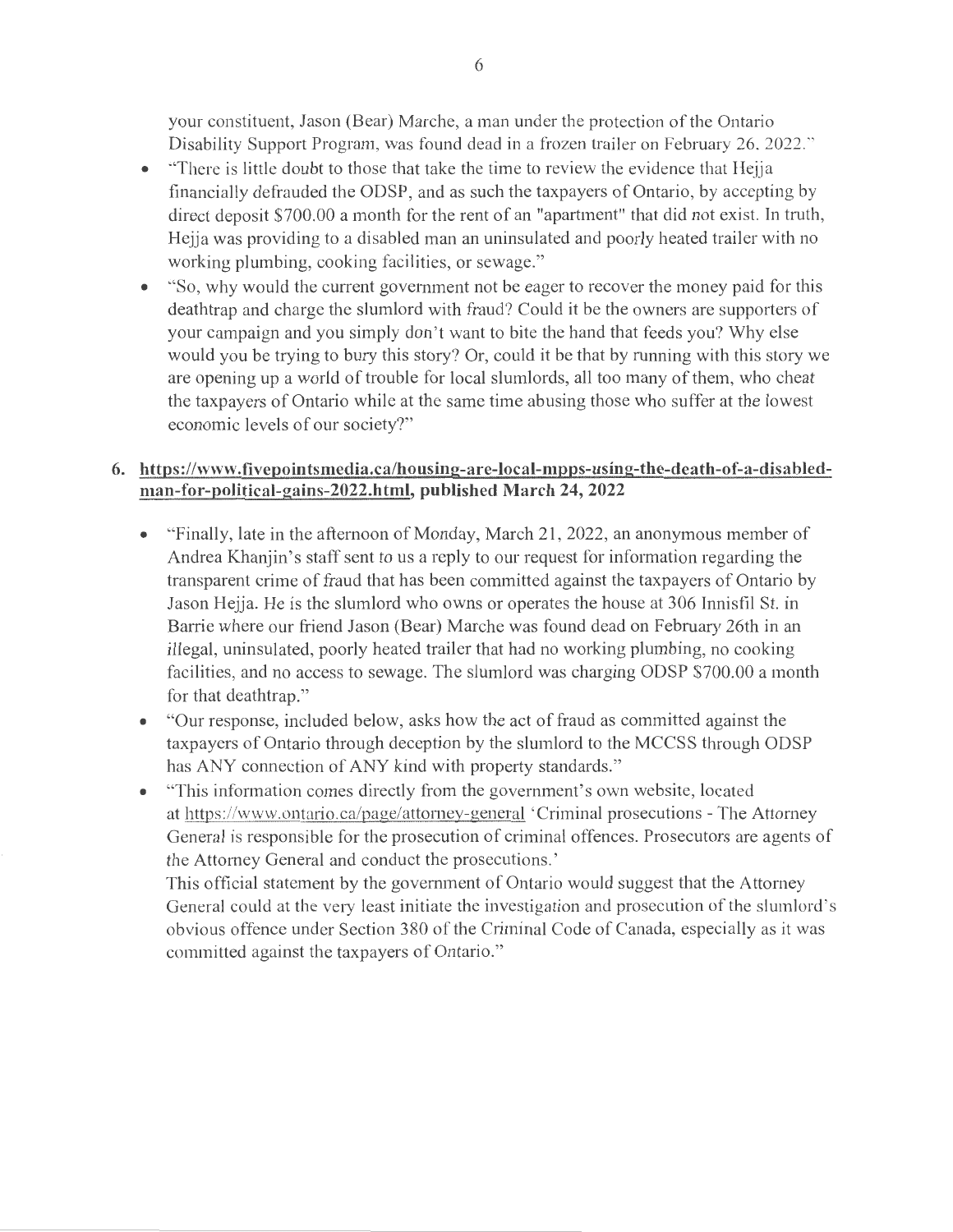### **7. https://www.change.org/p/ontario-government-turns-a-bJind-eve-to-fraud-andnegligence-after-a-barrie-father-is-found-dead-in-a-frozen-trailer-why-are-thev-notseeking-charges-for-cheating-odsp, published March 10, 2022**

- Title: "Jason Marche died in a frozen trailer as a slumlord defrauded taxpayers through ODSP"
- "Public money provided through the Ontario Disability Support Program paid a slumlord \$700.00 per month in rent."
- "The illegal 'rented residence' was not insulated, other than by some Styrofoam and building materials that had been donated to Bear by concerned neighbours. It was also heated only by a grossly inadequate plug-in space heater. It had no working plumbing, only a chemical toilet that was constantly frozen in the winter, and no functional cooking facilities."
- "Bear was a desperate man who had nowhere else to go. So, he reluctantly agreed to rent this trailer."
- "We demand justice for our friend Bear by seeking criminal prosecution for negligence against the slumlord, Jason Hejja, and his partners who appear to be in hiding, or at the very least for fraud against ODSP."

Mr. Hejja also complains about various posts on the Ontario Community Awareness Network Facebook page between February 27, 2022 and March 24, 2022, which repeat the statements set out above.

The statements in the Defamatory Publications are defamatory of and concerning Mr. Hejja in their plain and ordinary meaning and in their express and implied meanings. Without limiting the defamatory natural and ordinary meanings and innuendos of the Defamatory Publications, the words you published about our client in the Defamatory Publications meant and were reasonably understood to mean, that:

- a. Mr. Hejja is a slumlord.
- b. Mr. Hejja committed abuses toward Marche that played a role in his death.
- c. Mr. Hejja is responsible for conditions of the trailer, which played a role in Mr. Marche's death.
- d. At the time of Mr. Marche's death, the inside of the trailer was -30 degrees and Mr Hejja took no steps to insulate or heat the RV, or to otherwise make it suitable for living in such temperatures.
- e. Mr. Hejja was and is an absentee and negligent landlord. He cared only for taking rent money from a vulnerable individual, Mr. Marche.
- f. Mr. Hejja knowingly rented to Marche a trailer that was not suitable for human life.
- g. Mr. Hejja knowingly rented to Marche a trailer that did not have adequate heat, insulation, plumbing or cooking facilities.
- h. Mr. Hejja had a callous disregard for Marche's life, well-being, health and/or safety, and cared only about his own interests.
- 1. Mr. Marche did not want to rent the trailer for \$700/month and did so only because Mr. Hejja took advantage of him.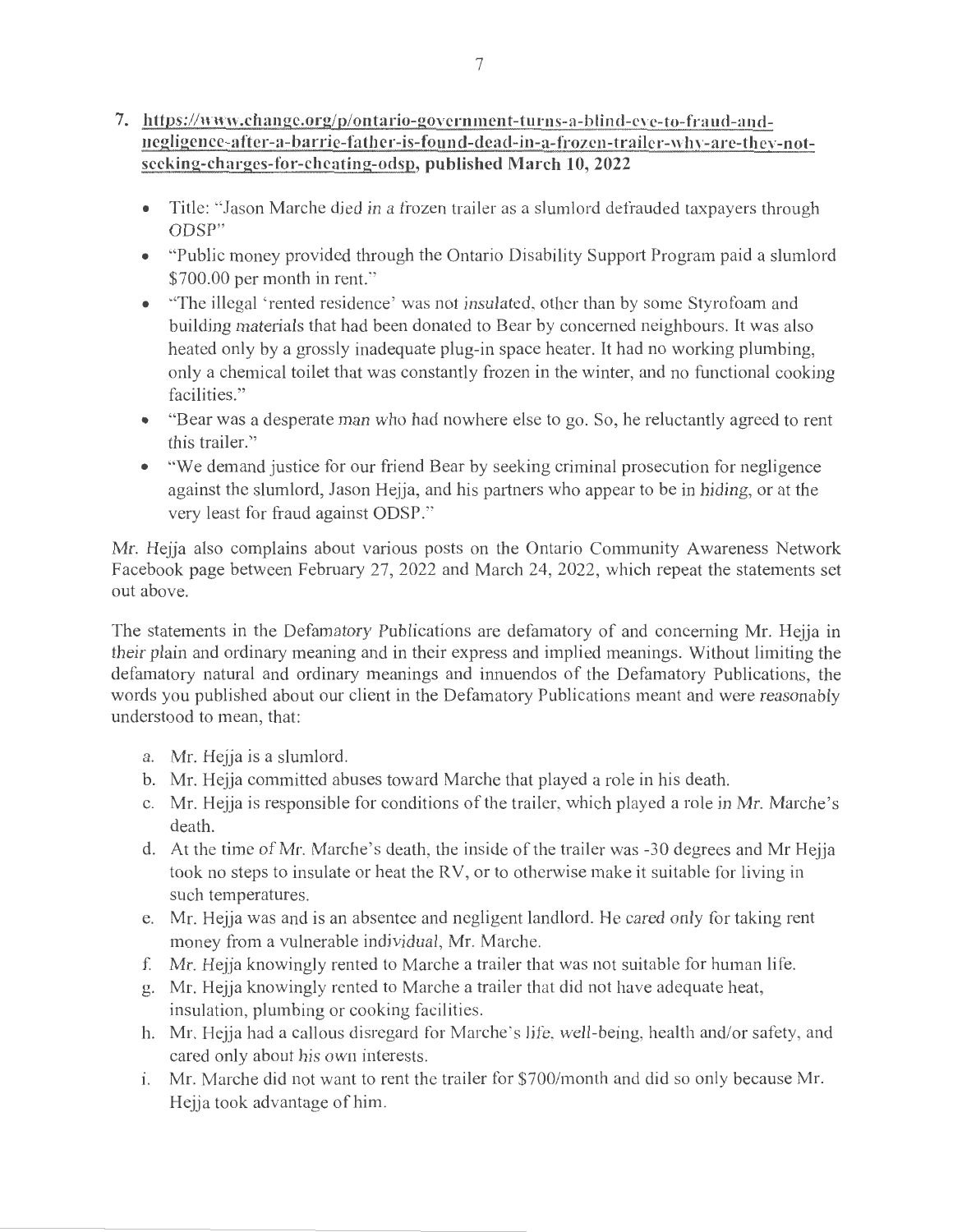- j. Mr. Hejja is a shameless, greedy monster who preyed on the poor, the vulnerable, and/or those with disabilities.
- k. Mr. Hejja has engaged in criminal conduct.
- 1. Mr. Hejja engaged in criminal negligence and fraud.
- m. Mr. Hejja should be criminally charged and prosecuted.
- n. Mr. Hejja belongs in prison.
- o. The provincial and federal governments should take action against Mr. Hejja for his criminal conduct.
- p. Mr. Hejja is a bully and he threatened you with a trespass notice without legal basis.
- q. Mr. Hejja tried to buy off or bribe Mr. Marche's mother so she would not pursue him for his wrongdoing.
- r. The police consider Mr. Hejja a slumlord who was stalling so his wrongdoing would not be detected.
- s. Mr. Hejja wanted to cover up the conditions in the trailer, which he was aware of, before anyone else could see.
- t. Mr. Hejja felt no remorse or responsibility with respect to Mr. Marche's death.
- u. The reporting in Simcoe.com, which presents Mr. Hejja's side of the story, is untrue propaganda.
- v. Mr. Hejja has cheated the taxpayers of Ontario.
- w. Mr. Hejja defrauded and deceived the Ontario Disability Support Program.

These allegations are completely false and unfounded. Without conducting any investigation you have presented as fact statements that are entirely false, inaccurate or egregiously misleading. Based on nothing other than conjecture and your animus towards Mr. Hejja, you have presented a highly distorted picture of reality to the public. You have chosen to publish these statements to the widest possible audience through public websites. You have repeated, and indeed intensified, your defamatory allegations about Mr. Hejja over several weeks, and you have called for others to amplify and repeat the defamatory statements.

Your conduct reveals a deliberate destructive campaign of insinuations about Mr. Hejja that appear calculated to destroy his reputation. Your published statements indicate that one of your aims was to have the Defamatory Publications appear on a Google search of Mr. Hejja's name, including so that his employer or prospective employers would discover your damaging statements about him. You are actively promoting a public campaign to have him charged and prosecuted. Your actions plainly appear to be motivated by a malicious intent to cause Mr. Hejja harm.

You published the Defamatory Publications with utter disregard for the truth, which includes the following:

- Mr. Hejja undertook significant efforts and made upgrades to ensure the trailer was suitable for year-round occupancy, including through cold winter months.
- At the time Mr. Hejja rented the trailer to Mr. Marche it had fully working interior lights, kitchen sink, toilet, shower, bathroom sink, microwave, stove and oven, fridge, electric kettle, a single burner electric cooktop, and electric toaster/convection oven. There was also a space heater in the RV.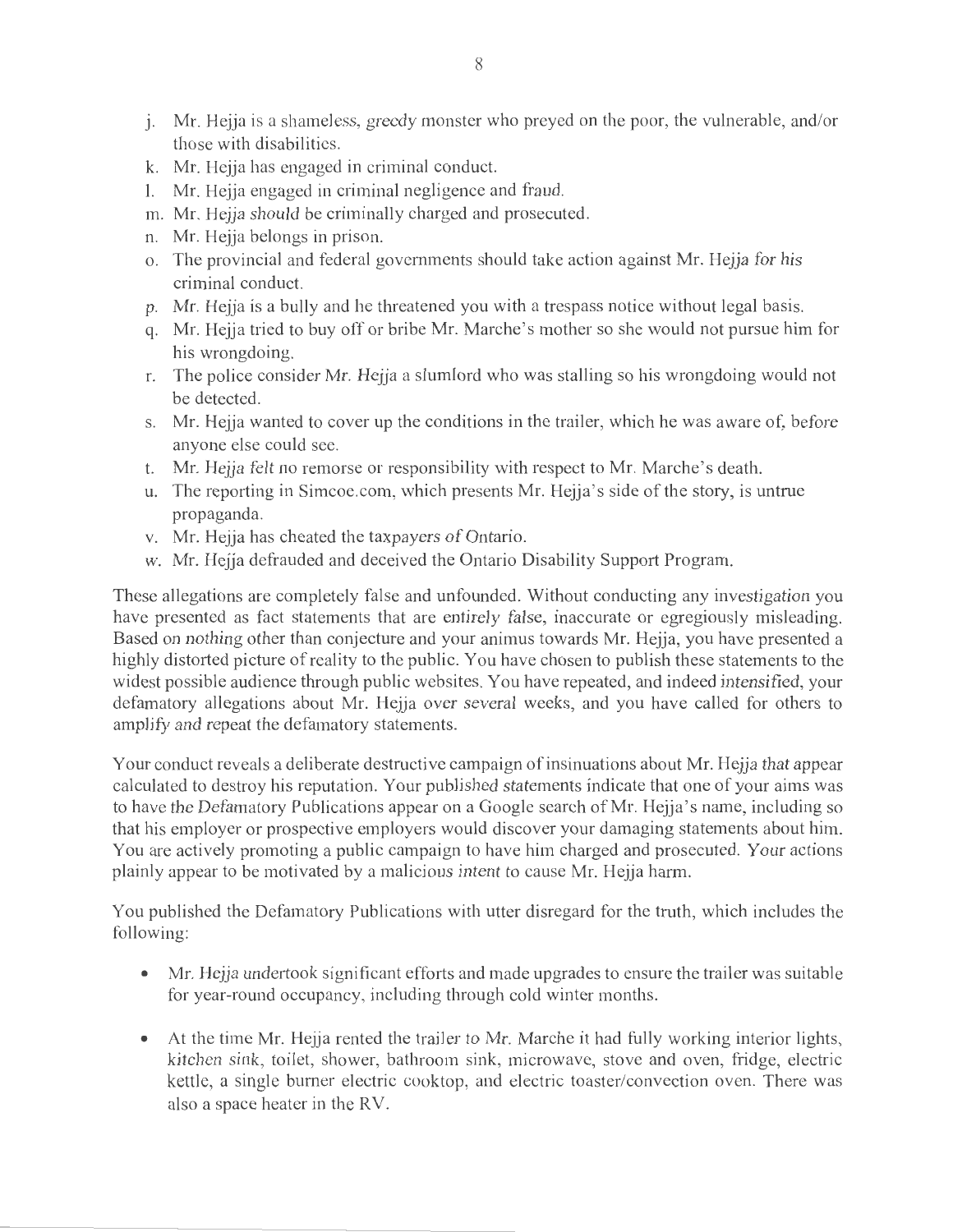- Mr. Hejja was reluctant to rent the trailer to Mr. Marche. It was only after Mr. Marche asked repeatedly and assured Mr. Hejja that he was prepared for the work of living in a trailer that Mr. Hejja agreed. Mr. Marche said he wanted a small space of his own and Mr. Hejja wanted to help him.
- During the time Mr. Marche rented the trailer, he raised a handful of minor issues with Mr. Hejja. Mr. Hejja addressed these issues promptly. Beyond these minor issues, Mr. Marche did not tell Mr. Hejja there were any problems with the trailer or anything that needed repair or improvement.
- The police have investigated the circumstances of Mr. Marche's death and no charges or allegations of wrongdoing have been made against Mr. Hejja.

We understand that you have an acrimonious history with Mr. Hejja. You live next door to his rental property and have complained for some time about the tenants at that property. Your public defamatory campaign against Mr. Hejja appears to be motivated by your personal grievances towards him and a desire to visit harm upon him, rather than a genuine interest in communicating the truth.

The defamatory statements you have made are extremely serious. You chose to circulate them to an audience where they have the greatest potential to cause harm to our client. Your statements and actions have caused and will continue to cause serious personal and reputational harm to Mr. Hejja, as well as cause him financial harm, humiliation, ridicule and emotional and psychological distress.

Your actions constitute defamation and other causes of action for which you are legally responsible. There is no defence recognized in law for your actions in knowingly making such harmful, false allegations. Our client reserves his rights to pursue all remedies available to him at law in respect of your conduct.

To mitigate the damages the Defamatory Publications are causing to Mr. Hejja he demands that you immediately:

- 1. remove all the Defamatory Publications from the Five Points Media website, the OCAN Facebook page, and the Change.org website;
- 2. immediately cease all defamatory statements about our client and undertake not to make or repeat any further defamatory statements about him;
- 3. post on the Five Points Media website and the OCAN Facebook page an unequivocal retraction of your statements and an unequivocal apology to Mr. Hejja, using the following statement:

Since February 27, 2022 we published several statements on this site about Jason Hejja that were entirely false and unfounded. We should not have